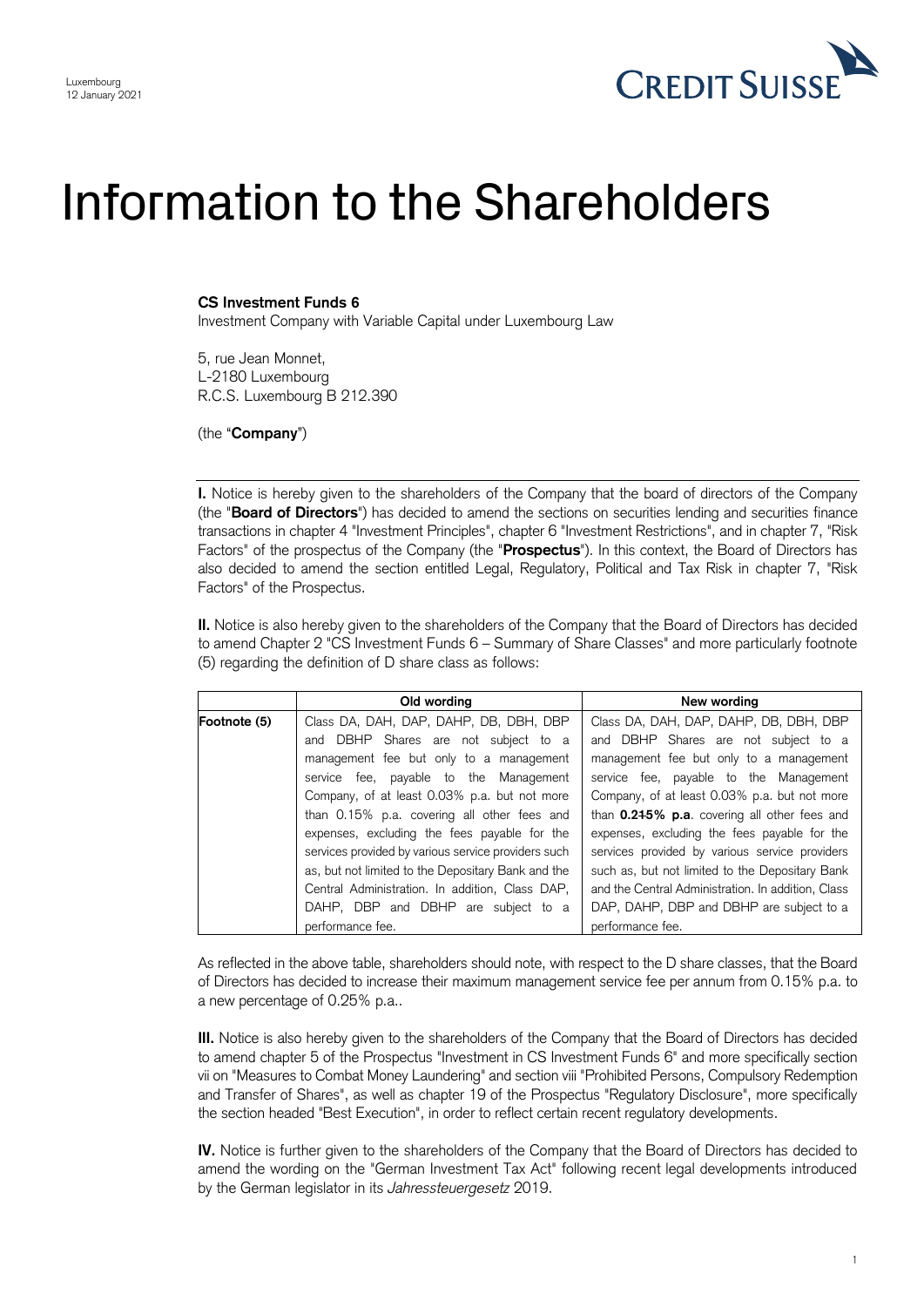**V.** Notice is also hereby given to the shareholders of the Company that the Board of Directors has decided to amend chapter 6 "Investment Restrictions" of the Prospectus, especially item 5), in order to clarify (a) that the Management Company may also charge a management fee for investments in Target Funds considered to be Affiliated Funds and a performance fee may be indirectly charged from the assets of the Subfund in respect of the Target Funds contained therein; (b) that the cumulative management fee at Subfund and Target Fund level for Subfunds investing more than 10% of the total net assets in Target Funds will be specified in the supplement of the relevant Subfunds in chapter 23 "Subfunds" of the Prospectus.

 **VI.** Notice is also hereby given to the shareholders of the Company that the Board of Directors has decided to amend Chapter 9 "Expenses and Taxes" in order to amend item k) of the list of expenses that the Company shall bear, as follows:

| Old wording                                              | New wording                                                        |  |  |
|----------------------------------------------------------|--------------------------------------------------------------------|--|--|
| The cost of preparing, depositing and publishing the     | The cost of preparing, depositing and publishing the Articles of   |  |  |
| Articles of Incorporation and other documents in         | Incorporation and other documents in respect of the Company,       |  |  |
| respect of the Company, including notifications for      | including notifications for registration, Key Investor Information |  |  |
| registration, Key Investor Information Documents,        | Documents, prospectuses or memoranda for all government            |  |  |
| prospectuses or memoranda for all government             | authorities and stock exchanges (including local securities        |  |  |
| authorities and stock exchanges (including local         | dealers' associations) which are required in connection with the   |  |  |
| securities dealers' associations) which are required in  | Company or with offering the Shares; the cost of printing and      |  |  |
| connection with the Company or with offering the         | distributing annual and semi-annual reports for the                |  |  |
| Shares; the cost of printing and distributing annual and | Shareholders in all required languages, together with the cost     |  |  |
| semi-annual reports for the Shareholders in all          | of printing and distributing all other reports and documents       |  |  |
| required languages, together with the cost of printing   | which are required by the relevant legislation or regulations of   |  |  |
| and distributing all other reports and documents which   | the above-mentioned authorities; the remuneration of the           |  |  |
| are required by the relevant legislation or regulations  | members of the Board of Directors and their reasonable             |  |  |
| of the above-mentioned authorities; any licence fees     | and documented travel and out-of-pocket expenses,                  |  |  |
| payable to index providers; and as from 1 September      | (including)<br>director/manager<br>insurance coverage              |  |  |
| 2019 any fees payable to providers of risk               | insurance); any licence fees payable to index providers; any       |  |  |
| management systems or providers of data for those        | costs and expenses for middle office services; and as              |  |  |
| risk management systems being used by the                | from 1 September 2019 any fees payable to providers of risk        |  |  |
| Management Company for the purpose of fulfilling         | management systems or providers of data for those risk             |  |  |
| regulatory requirements; the cost of notifications to    | management systems being used by the Management                    |  |  |
| Shareholders including the publication of prices for the | Company for the purpose of fulfilling regulatory requirements;     |  |  |
| Shareholders, the fees and costs of the Company's        | the cost of notifications to Shareholders including the            |  |  |
| auditors and legal advisers, and all other similar       | publication of prices for the Shareholders, the fees and costs     |  |  |
| administrative expenses, and other expenses directly     | of the Company's auditors and legal advisers, and all other        |  |  |
| incurred in connection with the offer and sale of        | similar administrative expenses, and other expenses directly       |  |  |
| Shares, including the cost of printing copies of the     | incurred in connection with the offer and sale of Shares,          |  |  |
| aforementioned documents or reports as are used in       | including the cost of printing copies of the aforementioned        |  |  |
| marketing the Company's Shares. The cost of              | documents or reports as are used in marketing the Company's        |  |  |
| advertising may also be charged.                         | Shares. The cost of advertising may also be charged.               |  |  |

 **VII.** Notice is also hereby given to the shareholders of the Company that the Board of Directors has decided to amend Chapter 22, "Main Parties" in order to amend the composition of the Board of Directors to reflect the appointment by cooptation of Freddy Brausch as independent director as of 1 October 2020, in replacement of Rudolf Kömen.

 **VIII.** Notice is also given to the shareholders of **Credit Suisse (Lux) China RMB Credit Bond Fund** and  **Credit Suisse (Lux) China RMB Equity Fund** that the Board of Directors has decided to amend chapter 23 "Subfunds" of the Prospectus in order to introduce a new wording in the "Investment Objective" section of these subfunds to comply with the new ESMA Q&A on Benchmarks, as follows:

## **Credit Suisse (Lux) China RMB Credit Bond Fund**

 *This Subfund aims to outperform the return of the ChinaBond New Composite Benchmark. The Subfund is actively managed. The Benchmark is used as a reference point for portfolio construction and as a basis for setting risk constraints, and/or for Performance Fee measurement purposes. The majority of the Subfund's exposure to bonds will be components of or have weightings derived from the Benchmark. The Investment Manager will to some extent use its discretion to overweight or underweight certain components of the Benchmark and to a lesser extend invest in equity securities not included in the Benchmark in order to take advantage of specific investment opportunities. It is thus expected that the performance of the Subfund may to a limited extent deviate from the Benchmark.*